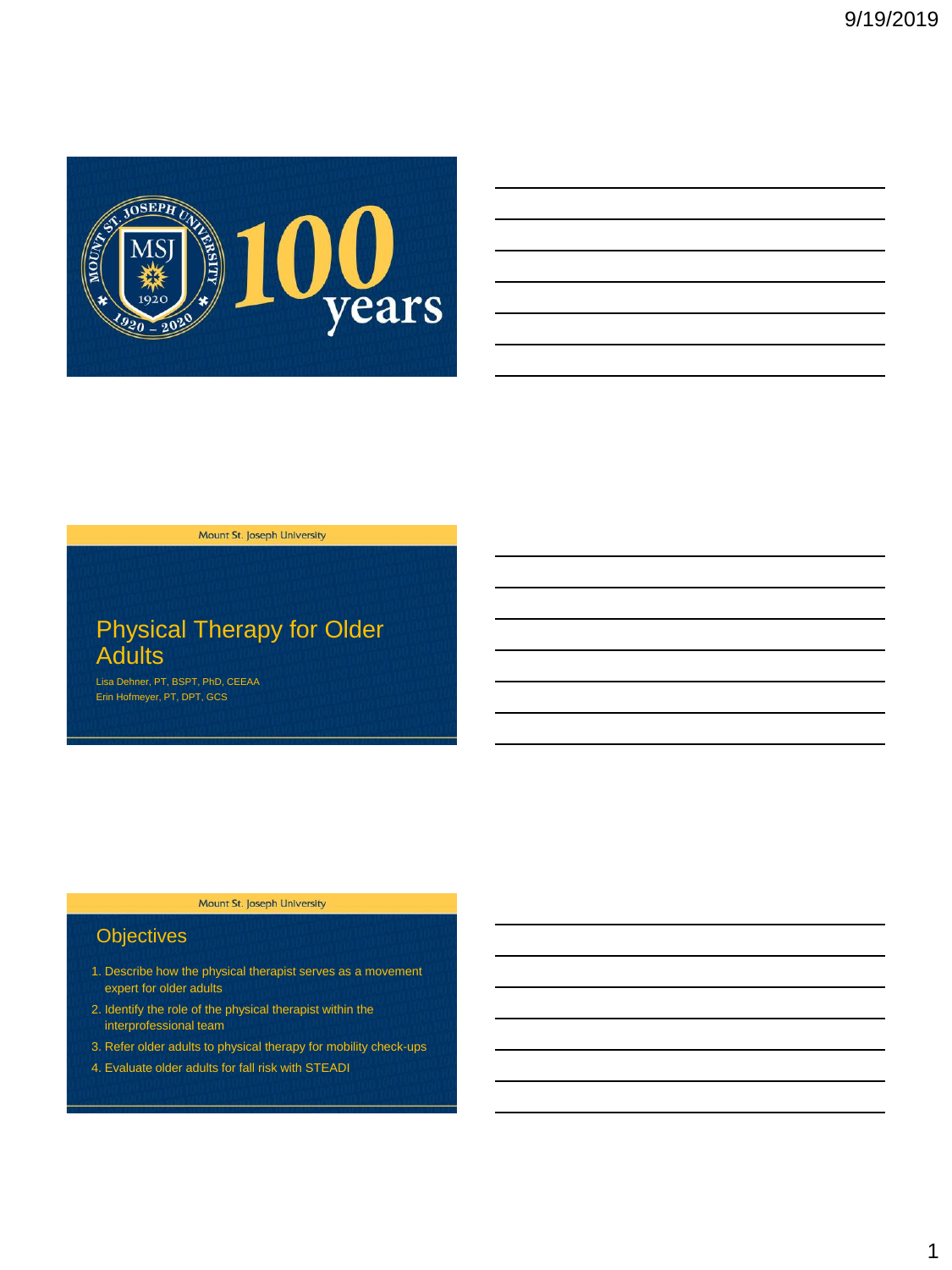

Physical Therapy Origins





Physical Therapy Profession Today

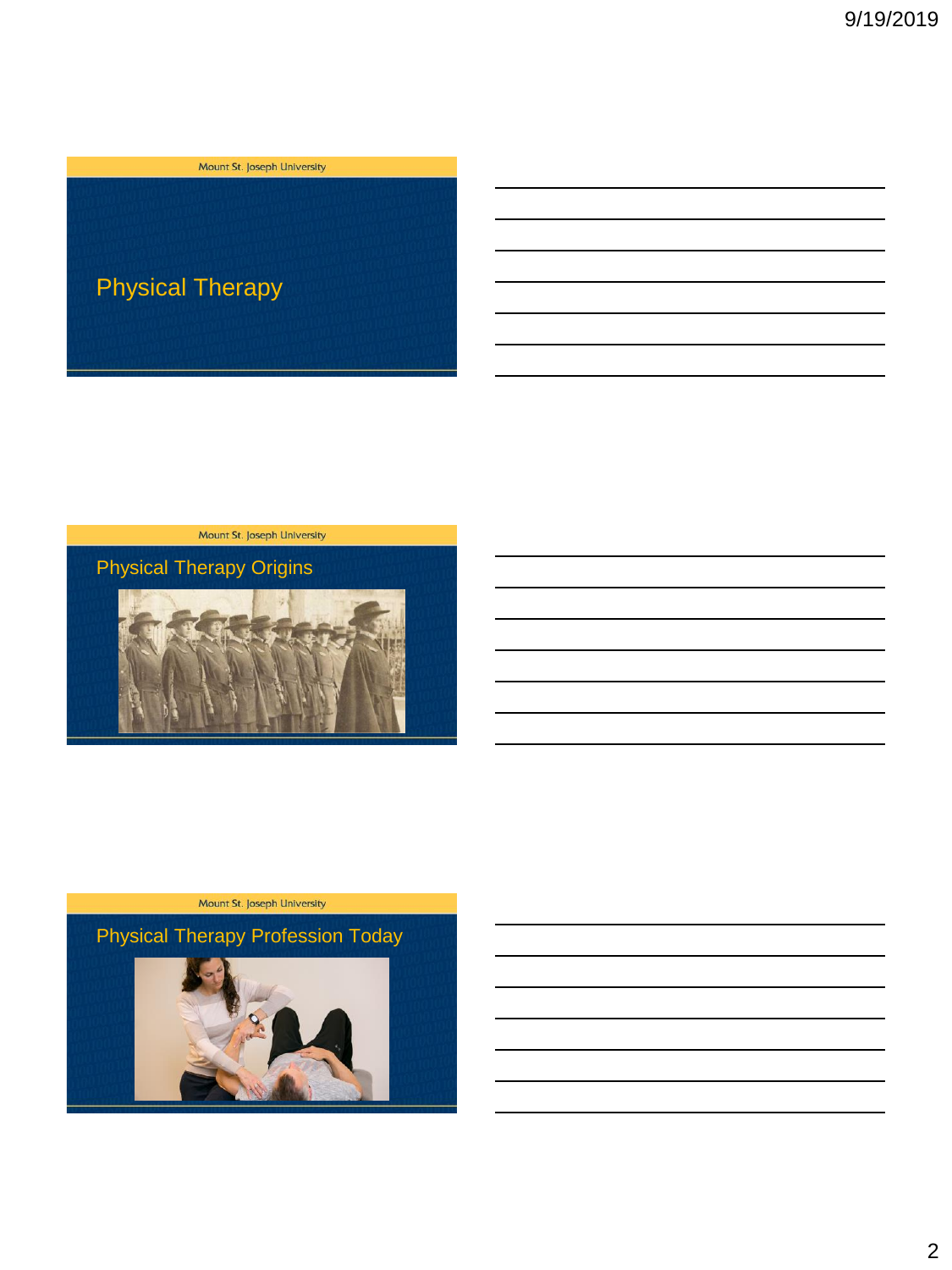# Professional Vision & Mission

### **Vision:**

*Transforming society by optimizing movement to improve the human experience.*

## **Mission:**

*Building a community that advances the profession of physical therapy to improve the health of society.*

#### Mount St. Joseph University



#### Mount St. Joseph University

# Practice Settings of the Physical Therapist

- Hospitals and Health Systems Inpatient Rehabilitation
- 
- Sub-Acute Rehabilitation Specialty Hospitals Long Term Care Home Health
- 
- 
- Hospice
- 
- Wellness/ Prevention/<br>• Wellness/ Prevention/<br>• Industrial, Workplace, or<br>• ther Occupational<br>• Environments<br>• Environments<br>• Local, State, and Federal
- 
- Government Research Settings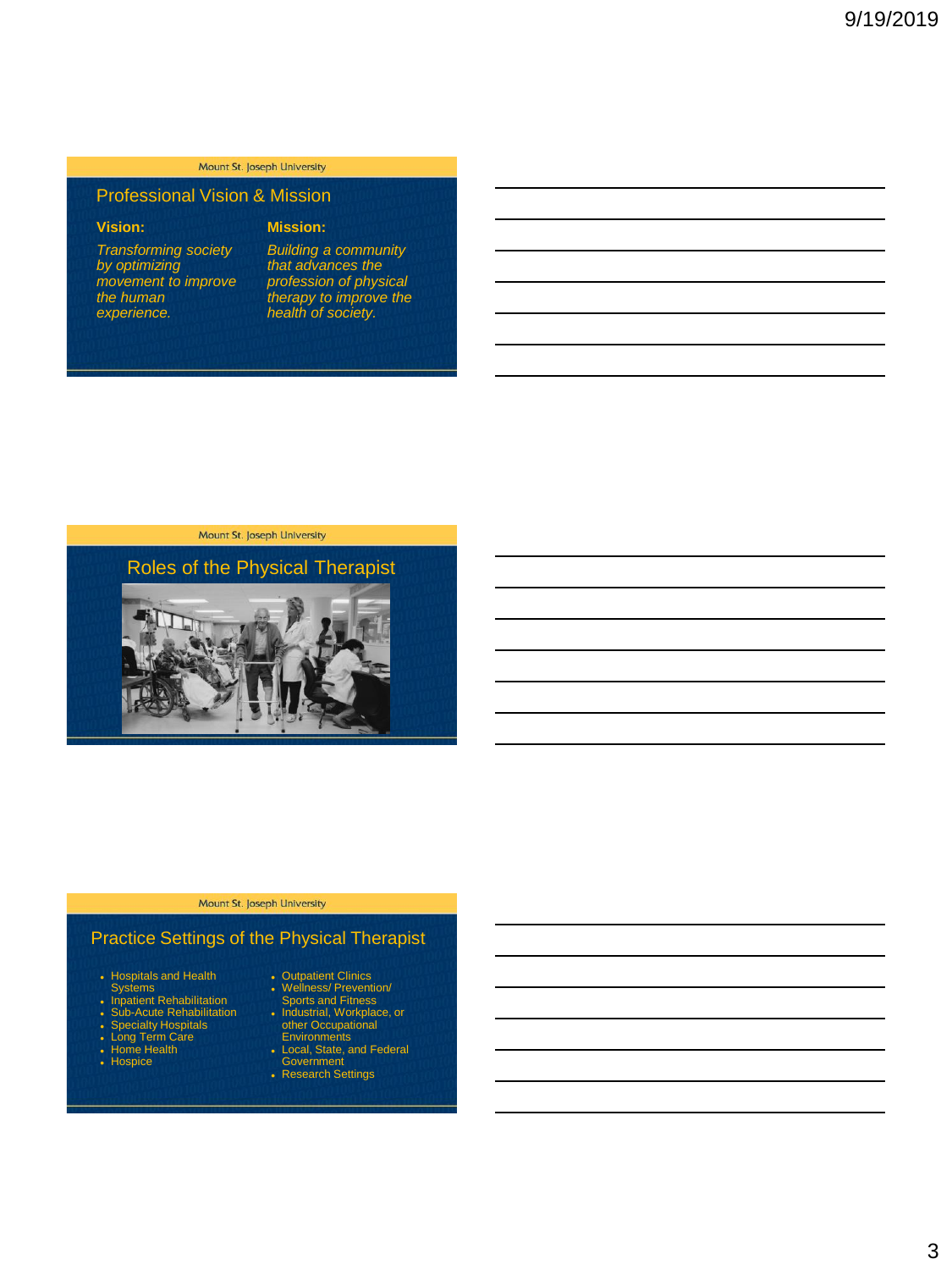







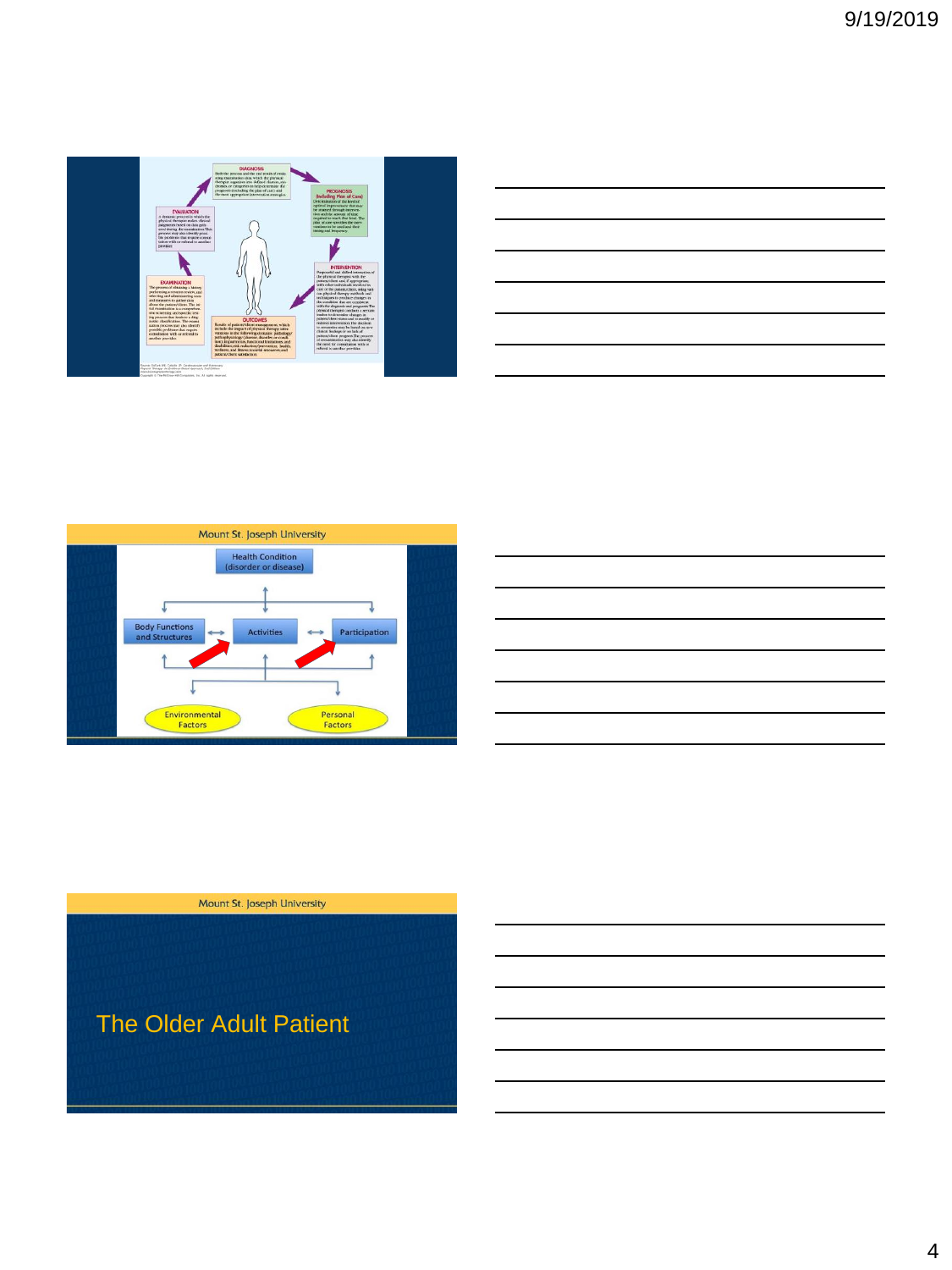# Functional Performance Threshold

- Individuals need a minimum of strength, ROM, endurance and balance to perform ADL'S
- Older adults function closer to the threshold "bounce back" after injury (e.g. CVA, fracture)



#### Mount St. Joseph University

# Changes in Aging

- Decreased cardiac compensation and responsiveness
- Decreased lung compliance; overall increased work of breathing
- Loss of muscle fibers (sarcopenia), especially Type II ○ Decreased torque, power and endurance
- Reduced motor units
- Cartilage dehydration and fibrillation

#### Mount St. Joseph University

### **Frailty**

#### *Fried et al 2001*

#### Frail = 3 or more criteria - Prefrail = 2 criteria

- 1. Unintentional weight loss of 10# or more in the past year
- 2. Self-reported exhaustion 3 or more days per week 3. Muscle weakness (grip strength<23# in women, <32# in men)
- 
- 4. Walking speed <.8m/sec
- 5. Low level of activity (270kcal in women, 383Kcal in men = sitting quietly or lying down the majority of the day)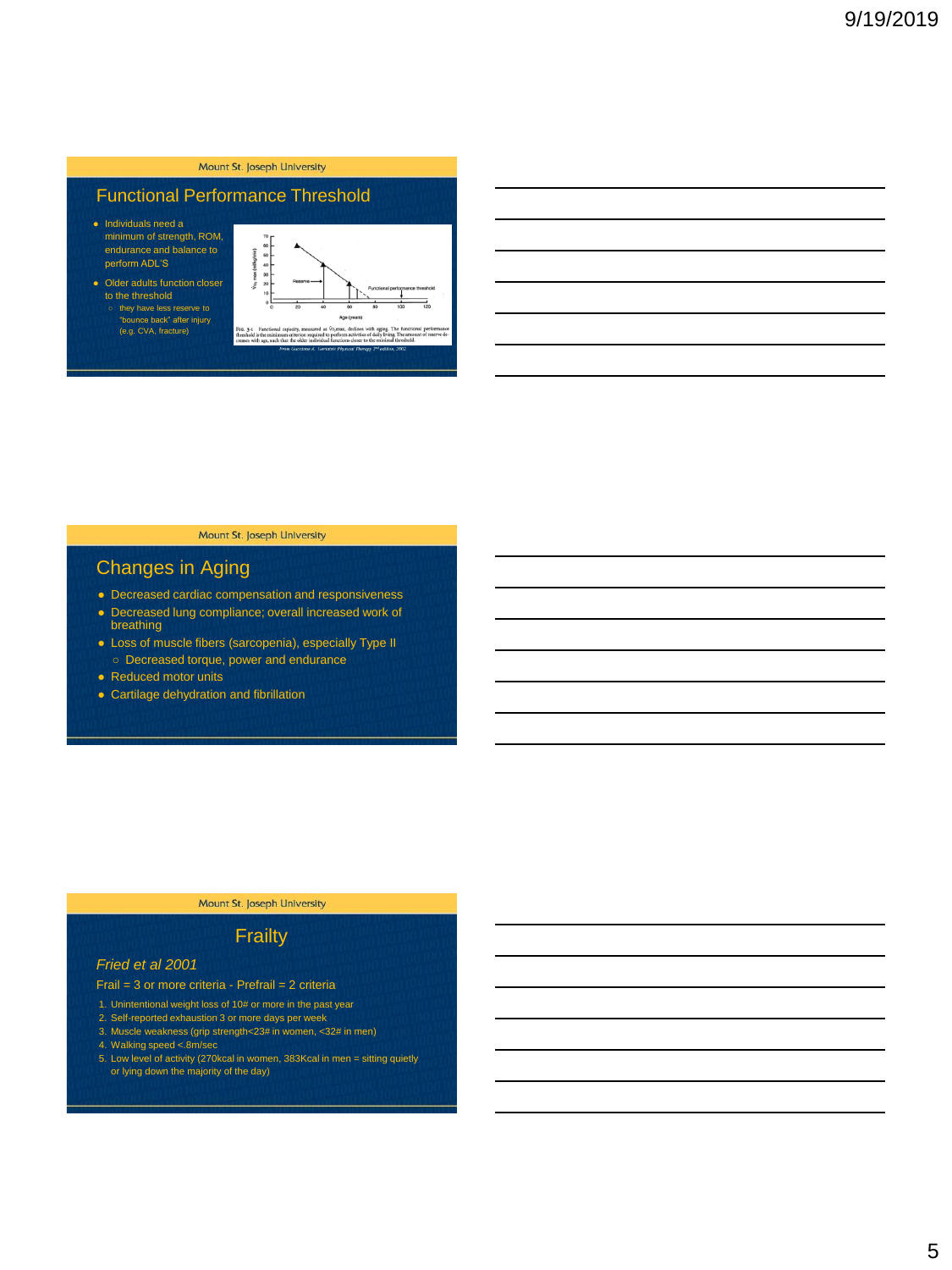# **Frailty**

*Abellan et al 2008/Lopez et al 2012*

 $0 = \text{not } \text{fail}, 5 = \text{most } \text{fail}$ 

**Fatigue** Resistance (ability to climb single flight of stairs) Ambulation (ability to walk 100m) Illnesses (>5) Loss of weight (>5%)



#### Mount St. Joseph University

# Aging, Frailty and Function

- Healthcare expenditures average cost/person =\$10,739 *(CDC/DHHS 2017 data)*
- Frailty is related to quality of life, disability and falls
- Sarcopenia is a risk factor for falls
- Sedentary lifestyle is related to dependence in older adults
- Chronic disease is related to NH admission

Mount St. Joseph University

# Aging, Frailty and Function

- A 5-year study of Medicare costs indicates that older adults<br>who are healthy but sedentary average \$6780 more in<br>Medicare costs than those who engage in low-intensity<br>physical activity (National Blueprint Project)
- Regular exercise in frail individuals preserves independence *(Jensen et al 2004)*
- Screening (balance, endurance, cognition, medications) and wellness program in older adults in assisted living preserved function and reduced falls at 1 year *(Hatch and Lusardi 2010)*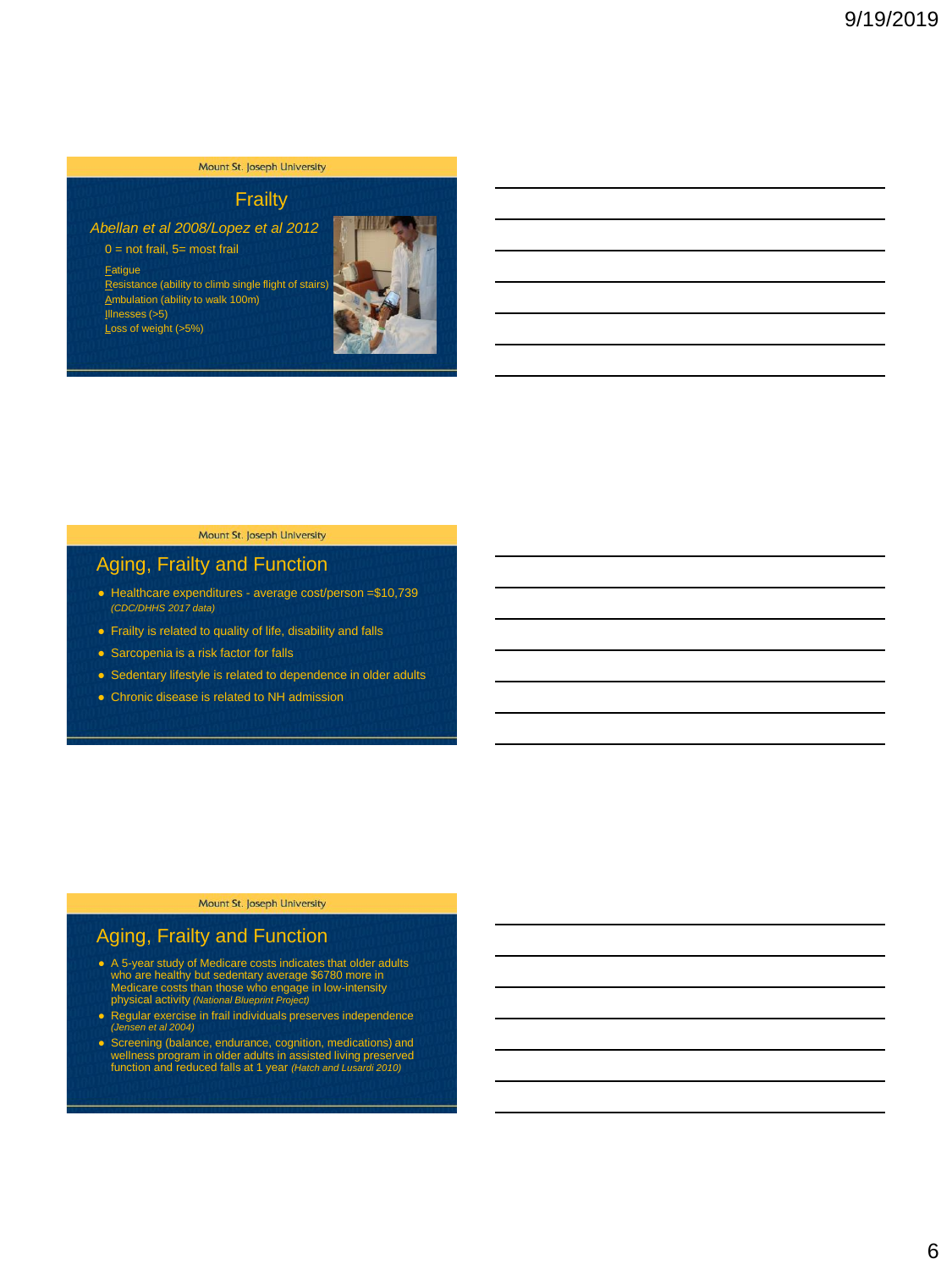## Why are most older adults less active?

- No perceived need for activity
- Acceptance of current level of function
	- Doing "fine"; getting older, nothing will change that ○ Changes to lifestyle are unnecessary "at my age"
	- Worries about safety with exercise
	- Fears about pain with activity
	- Perception that doctor wouldn't approve

Mount St. Joseph University

How can a PT help?

#### Mount St. Joseph University

#### Annual Fitness-Mobility Screens in Older Adults

- *American Heart Association (2016)* cardiorespiratory fitness should be measured in all adults because of its relationship to chronic diseases
- *American College of Sports Medicine* Exercise is Medicine® Call for health care providers to screen and encourage increased physical activity
- *Centers for Disease Control and American Geriatrics Society* Screening needed for fall prevention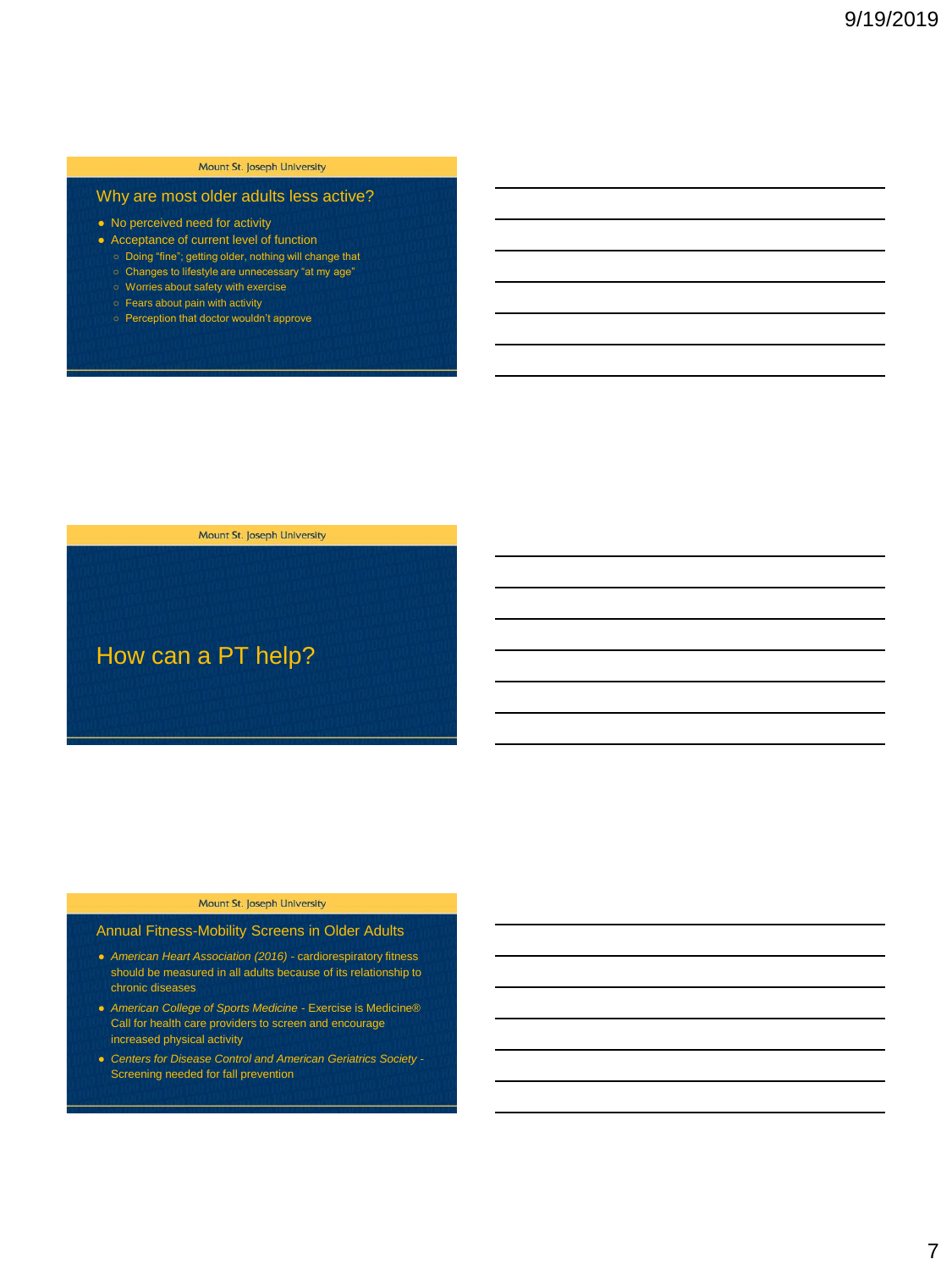- Health Promotion IS a part of physical therapy practice ○ Experts in restoration of function and independence ○ Relationship builders - extended individual patient time
- Preventative health examinations by a PT focus on mobility, balance, and ambulation
- Key to "buy-in" is to link physical activity/mobility with something tangible like not falling, staying at home, being social, being a part of family activities (e.g. grandchildren)

#### Mount St. Joseph University

- Physical activity screening can contribute to continued confidence and motivation *(Resnik et al 2005, Stathokostas 2017)*
- Can be a part of a Comprehensive Geriatric Assessment/ [Medicare \(B\) Annual Wellness visit](https://www.cms.gov/Outreach-and-Education/Medicare-Learning-Network-MLN/MLNProducts/Downloads/AWV_Chart_ICN905706.pdf) *(Jang et al 2016)*
- Justification for providing PT in older adults with chronic conditions provided by case law *(Jimmo vs. Sebelius 2013)*

#### Mount St. Joseph University

 $rac{1}{100}$ 1961%<br>1438%  $\frac{0.0\%}{1840\%}$   $\frac{1840\%}{2157\%}$  $\frac{10\%}{10\%}$  $411\%$  $\begin{array}{l} 1951\% \\ 2465\% \\ 1202\% \end{array}$ 38%<br>17/0/%<br>20/54%

### The Adult Functional Independence Test (A-Fit)

|                                                                          | Table 1, Adult Functional Independence Test Components, Thresholds for Deficits, and Frequency of Those Who Ha                                                                                                                                                                                    |                                                                                                                                                                                                                                                                                    |
|--------------------------------------------------------------------------|---------------------------------------------------------------------------------------------------------------------------------------------------------------------------------------------------------------------------------------------------------------------------------------------------|------------------------------------------------------------------------------------------------------------------------------------------------------------------------------------------------------------------------------------------------------------------------------------|
| Older adults who                                                         | <b>Test Component</b>                                                                                                                                                                                                                                                                             | Thrashold for Definits                                                                                                                                                                                                                                                             |
| participated in screening:<br>Were highly satisfied<br>$\bullet$         | <b>Rothard teleperni</b><br>Canvical Spine-distance of back of head to wall when standing<br>flow teniega qui triplente<br>Thoracic/Lumbar Spine-number of investigator's finger that fits<br>between lowest rib and filsc creed.                                                                 | aud.O.nm<br>$2$ lingues                                                                                                                                                                                                                                                            |
| Could implement the                                                      | Finaltylev Schwarts<br>Shoulder Finalistiy-Anley Scretch Text<br>Arabix Flexibility-Active donsflexion in sitting, knee straight                                                                                                                                                                  | >4 in for makes or >8 in for females on other side.<br>$-91$                                                                                                                                                                                                                       |
| recommendations<br>Thought screen was                                    | <b>Bakero snages</b><br>Vestibular Function-Standing with rapid head turns up and<br>down and side to side<br>Static Balance-Single lag stance<br>Dynamic Balanco-Tandam walking eyes open and then eyes<br>rinsen                                                                                | Digitives or loss of balance during testing<br>Installity to hold either side for ≥20 s.<br>Unable to walk 2 m with eyes open or brie 5.<br>error-has stags with eyes closed                                                                                                       |
| unique                                                                   | General mobility<br>Timed Up and Go<br>10-m galt speed                                                                                                                                                                                                                                            | $>0$ is<br>$<1.0$ mb                                                                                                                                                                                                                                                               |
| 58% said they would                                                      | Englangering<br>2-Minute Step Test                                                                                                                                                                                                                                                                | Used ago- and gender-based normalive values                                                                                                                                                                                                                                        |
| participate annually,<br>36% unsure<br>(Puthoff 2019/ Laflin&Lewis 2017) | Strangth<br>Grip Strungth-Hand anp dynamomator assessment.<br>Shoulder External Rotetion Strength-Dynamornator assessment.<br>Plantar Flexion Strength-Single leg haal raise<br>Lower extremly strength-30-s St-to-Stand Test<br>Abdominal Strangfis-Prona planks<br>Back Strongth-Back extension | Used ago- and gender-based normative values<br>Used ago, and pender based normalive values.<br>Unable to do 25 single log heal raisos in a row, ether<br><b>Kide</b><br>Used ago- and pandar-based normative values<br>Unable to hold for a 7.1 s.<br>in Unable to hold for 120 s. |

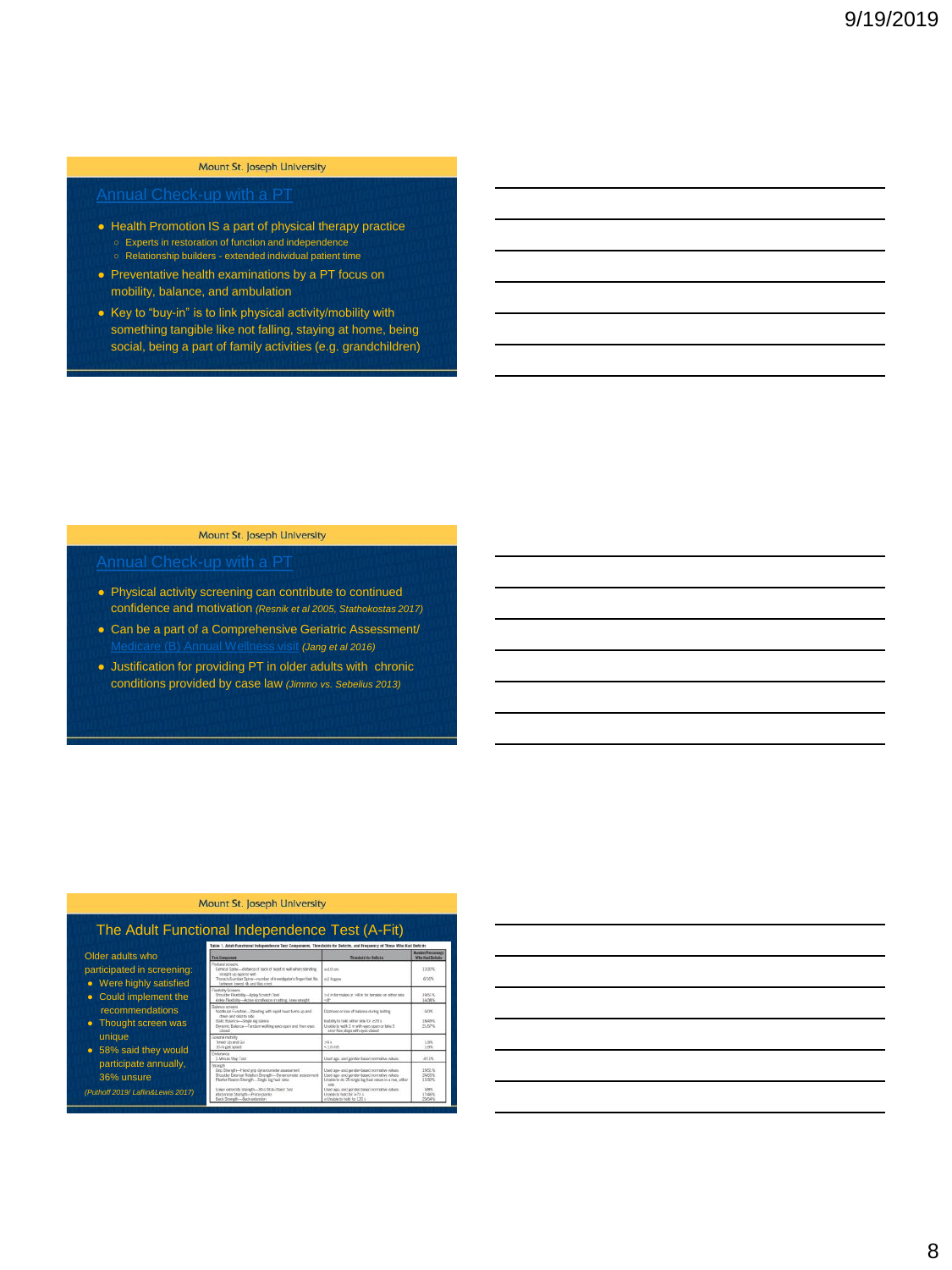### When should I refer to a physical therapist?

- 1. Mobility issues (bed mobility, transfers, gait)
	- Ambulation <100m Can't climb flight of stairs
	- Gait speeds < .8 to 1m/s
	-
- 2. Balance issues (turns, picking up objects, changing
	- conditions)
	- STEADI tool determined "at risk"
	- Any history of falls or almost falls

#### Mount St. Joseph University

## When should I refer to a physical therapist?

- 3. Older adults that are overweight/obese but also have significant co-morbidities
	- Waist circumference >35 women, >40 men
	- $O$  BMI  $> 24$
- 4. Patients who are sedentary (little to no activity beyond ADLs) or or lightly active (exercise 1-3 days a week)
- 5. Patients with chronic disease that can affect safe mobility
	- e.g. Osteoporosis, Diabetes, CAD, COPD

#### Mount St. Joseph University

#### When should I refer to a physical therapist?

- 5. Driving assessments
- 6. Nurse observes reduced participation, especially related to mobility
- 7. Patients who express a desire to improve function/mobility; want exercise recommendations; are concerned about aging changes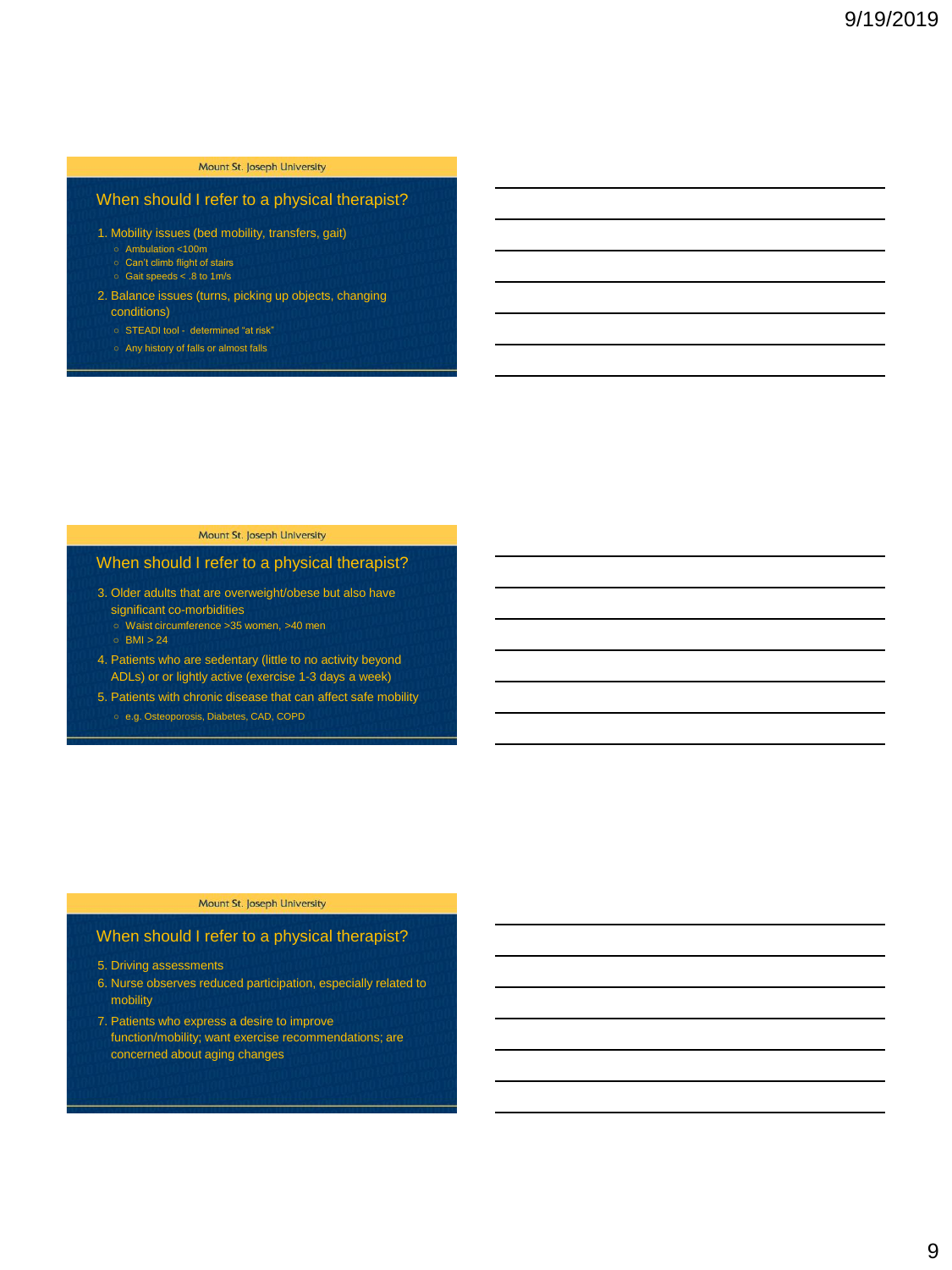|        |                                                                                                             | Mount St. Joseph University                                                                                                                                                                                   |                                                                                                                                      |                                                                                                                    |  |  |
|--------|-------------------------------------------------------------------------------------------------------------|---------------------------------------------------------------------------------------------------------------------------------------------------------------------------------------------------------------|--------------------------------------------------------------------------------------------------------------------------------------|--------------------------------------------------------------------------------------------------------------------|--|--|
|        | <b>Conters for Disease Control and Prevention</b><br>CDC 24/7 Soving Lives, Rotecting People <sup>ran</sup> |                                                                                                                                                                                                               | Search                                                                                                                               | A-Z Index<br>Q                                                                                                     |  |  |
|        | STEADI - Older Adult Fall Prevention                                                                        |                                                                                                                                                                                                               |                                                                                                                                      |                                                                                                                    |  |  |
|        | enc.                                                                                                        |                                                                                                                                                                                                               |                                                                                                                                      | $\begin{array}{ccccccccccccccccc} \bullet & \bullet & \bullet & \bullet & \bullet & \bullet & \bullet \end{array}$ |  |  |
|        | <b>CESTEADI Initiative for</b><br>Health Care Providers                                                     | <b>STEAD</b> Stopping Elderly <b>Arctifiers</b> & Injuries                                                                                                                                                    |                                                                                                                                      |                                                                                                                    |  |  |
| STEADI | About STEADL                                                                                                | Falls are not an inevitable part of aging. There are specific things that you, as their healthcare<br>provider, can do to reduce their chances of falling. STEADI's tools and educational materials will help |                                                                                                                                      |                                                                                                                    |  |  |
|        | Materials for Healthcare +<br>Providers                                                                     | you to:<br>. Identify patients at low, moderate, and high risk for a fall;                                                                                                                                    |                                                                                                                                      |                                                                                                                    |  |  |
|        | Materials for Your Older<br>Patients                                                                        | . Identify modifiable risk factors; and<br>· Offer effective interventions.                                                                                                                                   |                                                                                                                                      |                                                                                                                    |  |  |
|        | Training & Continuing<br><b>Education</b>                                                                   | <b>Resources</b>                                                                                                                                                                                              |                                                                                                                                      |                                                                                                                    |  |  |
|        | Success Stories                                                                                             | Materials for Providers<br>Assessments, fact sheets, case studies,<br>and additional clinical tools                                                                                                           | <b>Training and Continuing Education</b><br>Training and resources to help providers put<br>fall prevention strategies into practice |                                                                                                                    |  |  |
|        |                                                                                                             |                                                                                                                                                                                                               |                                                                                                                                      |                                                                                                                    |  |  |

|                                                                             | ,我们也不会有什么?""我们的人,我们也不会有什么?""我们的人,我们也不会有什么?""我们的人,我们也不会有什么?""我们的人,我们也不会有什么?""我们的人                                     |  |  |  |
|-----------------------------------------------------------------------------|----------------------------------------------------------------------------------------------------------------------|--|--|--|
|                                                                             |                                                                                                                      |  |  |  |
|                                                                             | <u> 1989 - Andrea Santa Alemania, amerikana amerikana amerikana amerikana amerikana amerikana amerikana amerikan</u> |  |  |  |
| <u> 1989 - Andrea Stadt Britain, fransk politik forsk politik (d. 1989)</u> |                                                                                                                      |  |  |  |
|                                                                             |                                                                                                                      |  |  |  |
|                                                                             |                                                                                                                      |  |  |  |
|                                                                             |                                                                                                                      |  |  |  |



# STEADI screening questions

- 1. Do you feel unsteady when standing or walking?
- 2. Do you worry about falling?
- 3. Have you fallen in the past year?
	- a. if YES, how many times? were you injured?
- **At risk if YES to any question**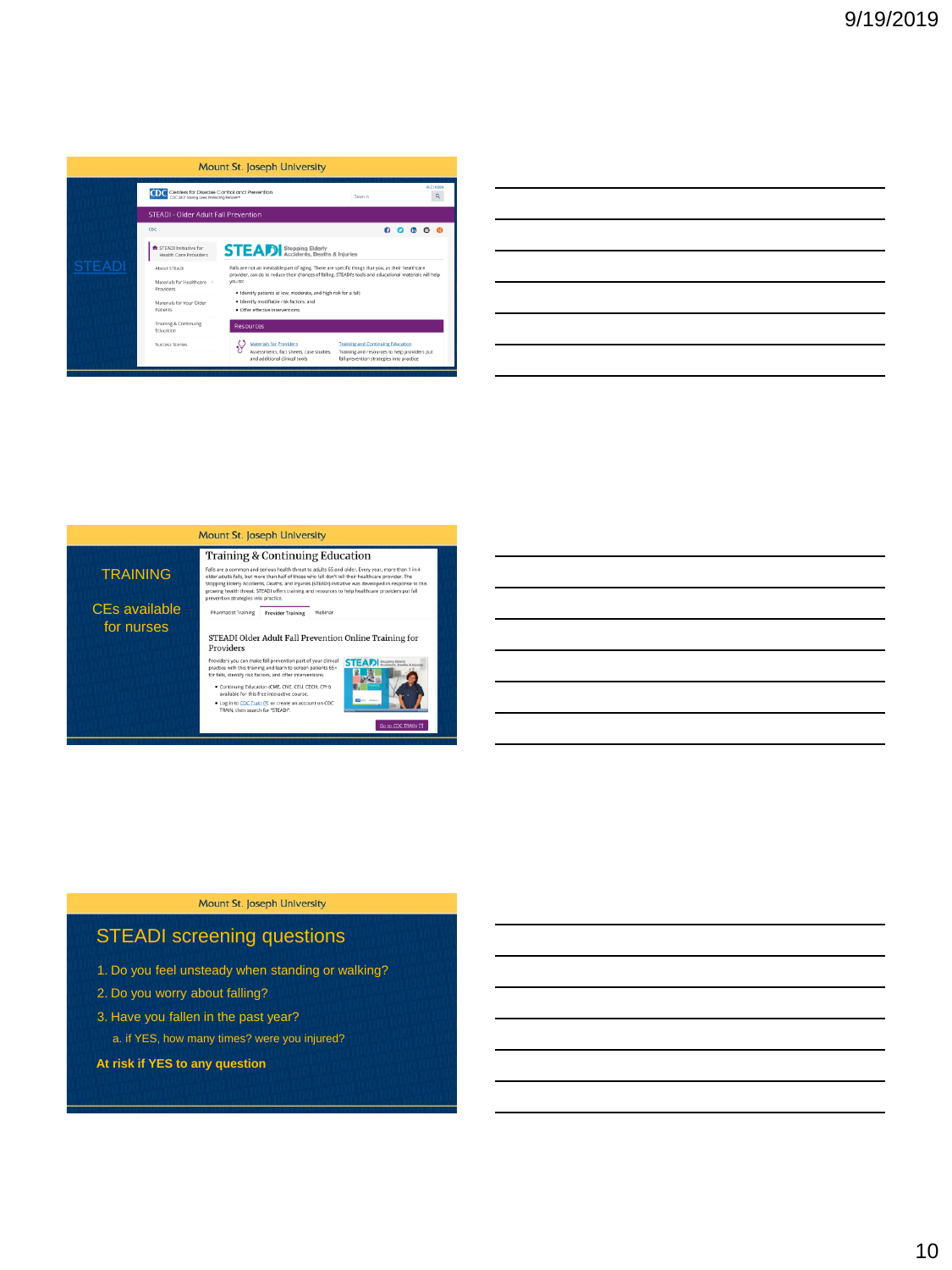|                                |           |        | Circle "Yes" or "No" for each statement below                                           | Why it matters                                                                                                     |
|--------------------------------|-----------|--------|-----------------------------------------------------------------------------------------|--------------------------------------------------------------------------------------------------------------------|
|                                | Yes (2)   | No (0) | I have fallen in the past year.                                                         | People who have fallen once are likely to fall again.                                                              |
|                                | Yes $(2)$ | No ros | Luse or have been advised to use a cane or<br>walker to get around safely.              | People who have been advised to use a cane or water may.<br>aireach be more likely to fail.                        |
| <b>Patient fills</b><br>out or | Yes (T)   | No (0) | Sometimes I feel unsteady when I am walking.                                            | Unsteadiness or needing support while walking are signs of<br>poor belance.                                        |
| healthcare                     | Yes CD    | No (0) | I steady myself by holding onto furniture<br>when walking at home.                      | This is also a sign of poor balance.                                                                               |
| provider                       | Yes (T)   | No (0) | I am womled about falling.                                                              | People who are worried about falling are more likely to fall.                                                      |
| <b>interviews</b>              | Yes (T)   | No (0) | I need to push with my hands to stand up<br>from a chair.                               | This is a sign of weak leg muscles, a major reason for falling.                                                    |
|                                | Yes (T)   | No (0) | I have some trouble stepping up onto a curb.                                            | This is also a sign of weak leg muscles.                                                                           |
| At risk if $\geq 4$            | Yes (7)   | No (0) | Lofton have to rush to the toilet                                                       | Rushing to the bathroom, especially at night, increases your<br>chance of falling.                                 |
| If $<$ 4 ask if the            | Yes (1)   | No (0) | I have lost some feeling in my feet.                                                    | Numbriess in your feet can cause stumbles and lead to falls.                                                       |
| patient fell in                | Yes (1)   | No (0) | I take medicine that sometimes makes me feel.<br>light-headed or more tired than usual. | Side effects from medicines can sometimes increase your<br>chance of falling.                                      |
| the last year,                 | Yes (T)   | No (0) | I take medicine to help me sleep or improve<br>my mood.                                 | These medicines can sometimes increase your chance of falling.                                                     |
| if YES, at risk                | Yes CD    | No (0) | I often feel sad or depressed.                                                          | Symptoms of depression, such as not feeling well or feeling<br>slowed down, are linked to falls.                   |
|                                | Total     |        | Discuss this brochure with your doctor.                                                 | Add up the rumber of points for each "yes" anywer. If you scored 4 points or more, you may be at risk for falling. |

| <u> 1989 - Johann Stoff, amerikansk politiker (d. 1989)</u>                                                                                                                                                                   |  |  |
|-------------------------------------------------------------------------------------------------------------------------------------------------------------------------------------------------------------------------------|--|--|
| <u> 1989 - Johann Stoff, amerikansk politiker (d. 1989)</u>                                                                                                                                                                   |  |  |
|                                                                                                                                                                                                                               |  |  |
| <u> 1989 - Johann Stoff, deutscher Stoff, der Stoff, der Stoff, der Stoff, der Stoff, der Stoff, der Stoff, der S</u>                                                                                                         |  |  |
| the control of the control of the control of the control of the control of the control of the control of the control of the control of the control of the control of the control of the control of the control of the control |  |  |
|                                                                                                                                                                                                                               |  |  |
|                                                                                                                                                                                                                               |  |  |

 $\overline{\phantom{0}}$ 

Mount St. Joseph University

# If at risk, refer to a physical therapist

*We can evaluate using common tests like*

- 1. Timed up and go
- 2. 30 second chair rise
- 3. 4 stage balance test
- 4. Gait speed

*...and intervene with a planned program using community resources and other healthcare professionals*

#### Mount St. Joseph University

# Gait Speed (10m walk test)

#### *A vital sign:*

- How fast you walk predicts how long you live
	- Gait speed had a consistent predictive survival effect across age and
	- gender (the faster you walked, the longer you lived)<br>○ 9 year survival rates: <.6m/sec = 26%, >1.0m/sec = 76%
	-
	- Those who walked <.6m/sec were not independent
	- Virtually no individual who walked >1.0 m/sec was dependent
	- Walking at less than 1m/sec seems to be a natural cutoff for health and function and is a great goal (at minimum) for healthy older adults

*(Studenski et al 2003, 2008, 2011)*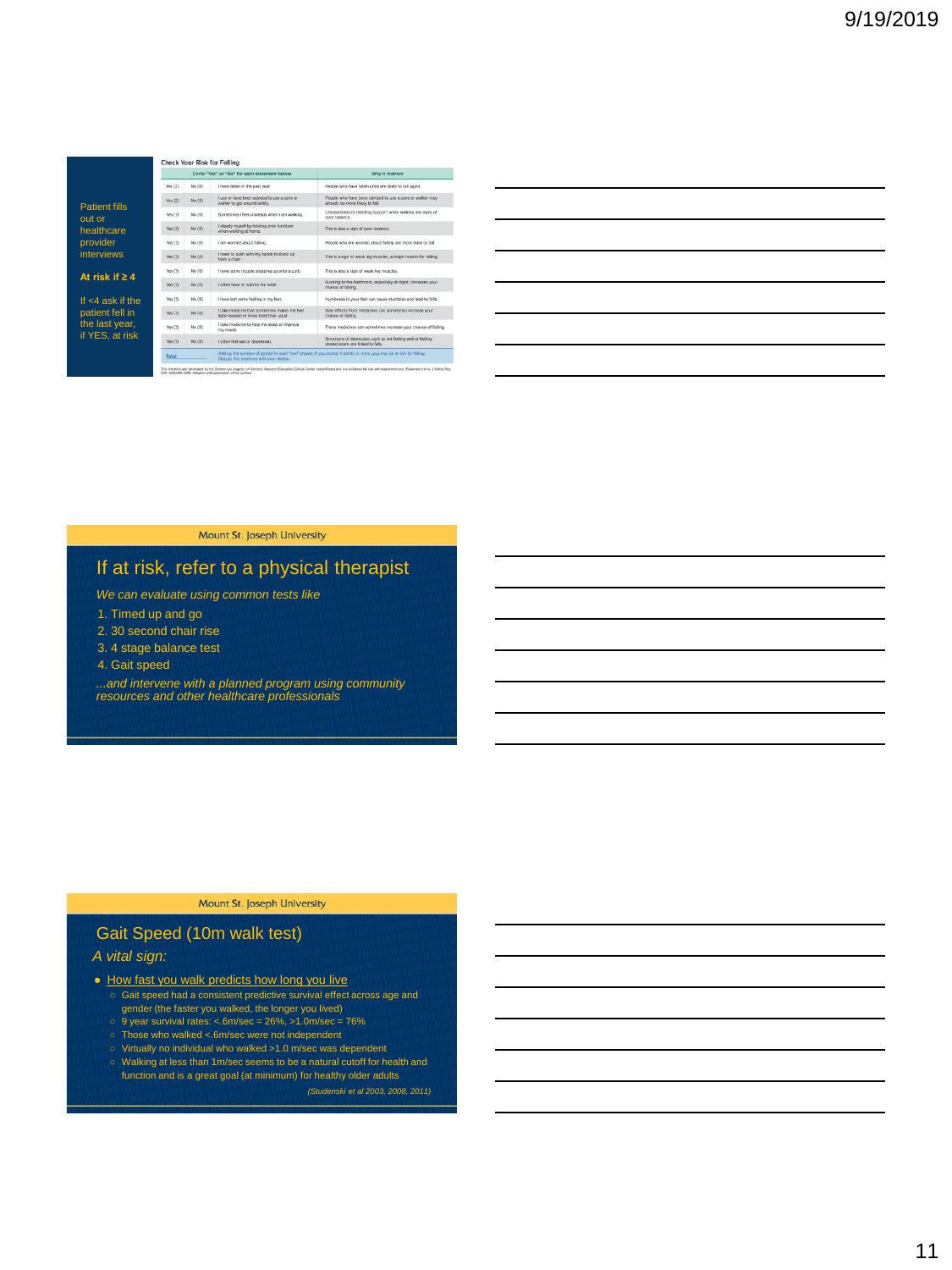#### **Example 2018 Mount St. Joseph University**

# Practical Considerations

Mount St. Joseph University



|                      | Finding a PT                                                                                                                     |                     |         |                       |                                                               |          |                  |
|----------------------|----------------------------------------------------------------------------------------------------------------------------------|---------------------|---------|-----------------------|---------------------------------------------------------------|----------|------------------|
| Choose <sub>PT</sub> | @ Not secure   astanopsacta.org/AFTAFTD/rectory/FedAFTD/rectory.aige<br>Provided by <b>WAPTA</b>                                 |                     |         |                       |                                                               |          |                  |
| Find a PT            | Symptoms & Conditions                                                                                                            | Health & Prevention |         | Why Physical Therapy? | Safe Pain Management                                          |          | For Patients     |
|                      |                                                                                                                                  |                     |         |                       |                                                               |          |                  |
| Find a PT            |                                                                                                                                  |                     |         |                       |                                                               |          |                  |
|                      | This directory is provided by the American Physical Therapy Association and is subject to the following terms of use: Learn More |                     |         |                       |                                                               |          |                  |
| Search Criteria      |                                                                                                                                  |                     |         |                       |                                                               |          |                  |
| City                 | City.                                                                                                                            | State               | 1 State | Zip Code              | Zia Code                                                      | Distance | Distance From C. |
| First Name           | First Name                                                                                                                       |                     |         | Last Name             | Last Martin                                                   |          |                  |
| Setting              | Setting                                                                                                                          |                     |         |                       |                                                               |          |                  |
| Practice Focus       | Practice Focus/Treatment                                                                                                         |                     |         |                       | Press space bar to see the bit or start typing the practice i |          |                  |

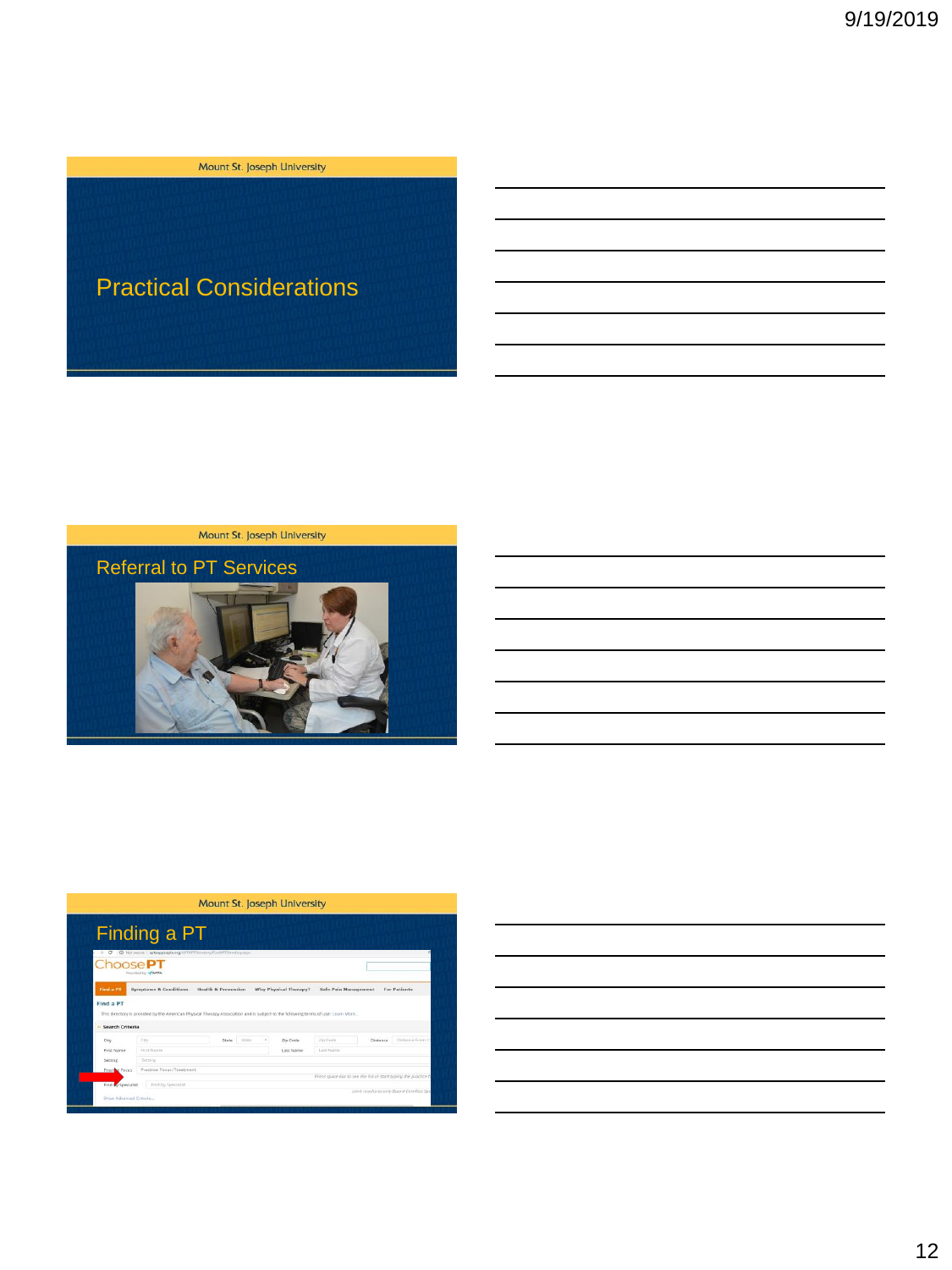| <b>PT Referral Resources</b>                                                                                                                                                                                                                                                                                      |                                        |                                     |                                              |
|-------------------------------------------------------------------------------------------------------------------------------------------------------------------------------------------------------------------------------------------------------------------------------------------------------------------|----------------------------------------|-------------------------------------|----------------------------------------------|
| @ geriatricspt.org/consumers/<br><b>ACADEMY OF GERIATRIC</b><br>PHYSICAL THERAPY                                                                                                                                                                                                                                  | Search AGPT                            | A Drew of Commercial of the<br>BAPI | ۵o<br><b>Board Certification Information</b> |
| <b># ABOUT</b><br><b>MEVENTS</b><br><b>BILLY ALEVANS</b><br><b>MEMBERS</b>                                                                                                                                                                                                                                        | <b>O</b> PRACTICE<br><b>TEDUCATION</b> | <b>2 FOR THE PUBLIC</b>             | <b>Q</b> JOIN US                             |
|                                                                                                                                                                                                                                                                                                                   |                                        |                                     |                                              |
| PATIENT INFORMATION FROM AGPT                                                                                                                                                                                                                                                                                     |                                        | Partnarching<br>Aging In Place      |                                              |
|                                                                                                                                                                                                                                                                                                                   |                                        | Patient Education<br>Move Forward   |                                              |
| <b>Patient Education Brochures</b><br>The following brochures have been reviewed and approved by the Academy of Gerlatric Physical Therapy. We encourage you to print them and make copies to share. PTs and PTAs<br>are welcome to make copies to distribute in classes, in their clinics, at health fairs, etc. |                                        |                                     |                                              |

|                                                            |  | <u> 1989 - Johann Stoff, amerikansk politiker (d. 1989)</u> |
|------------------------------------------------------------|--|-------------------------------------------------------------|
|                                                            |  |                                                             |
|                                                            |  |                                                             |
| <u> 1989 - Johann Barn, amerikansk politiker (d. 1989)</u> |  |                                                             |
|                                                            |  |                                                             |
|                                                            |  |                                                             |



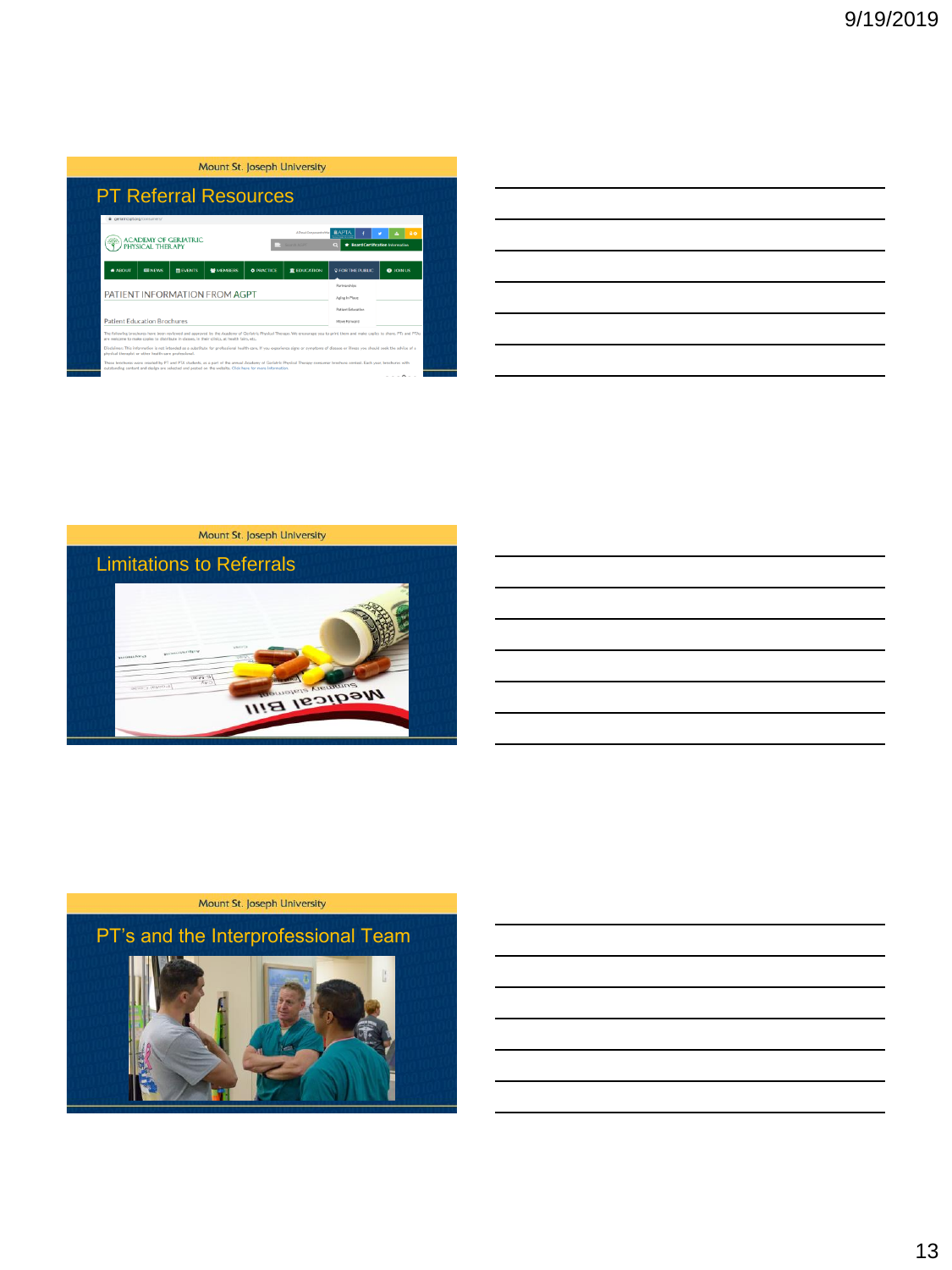# Options for Additional Services

- Cash Based Clinics
- Pro-Bono Services
- Telehealth Services
- Non-Therapy Options ○ Community Health and Prevention Services





Mount St. Joseph University

Thank you! *Questions?*